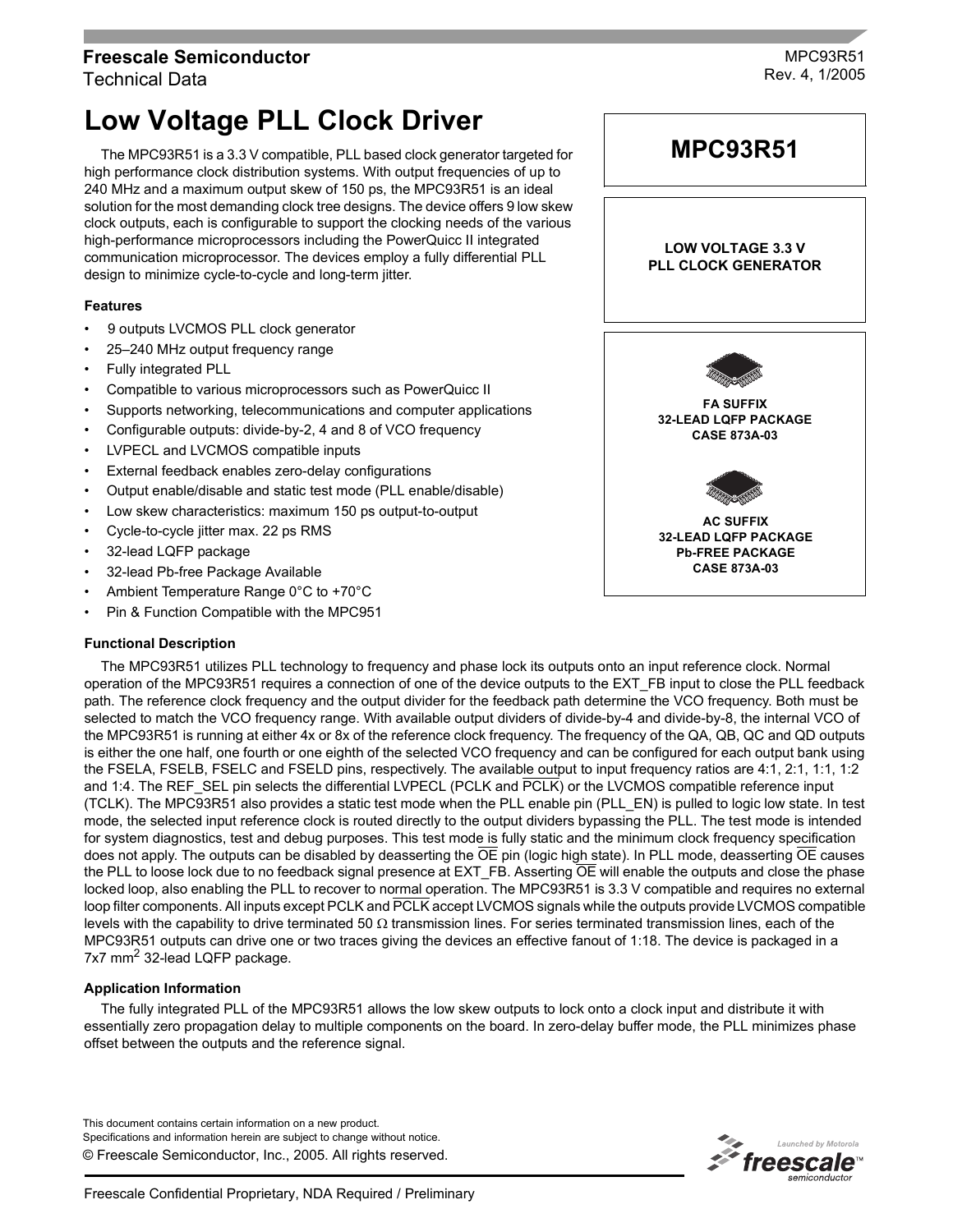

The MPC93R51 requires an external RC filter for the analog power supply pin  $V_{CCA}$ . Please see application section for details.

**Figure 1. MPC93R51 Logic Diagram**



**Figure 2. Pinout: 32-Lead Package Pinout** (Top View)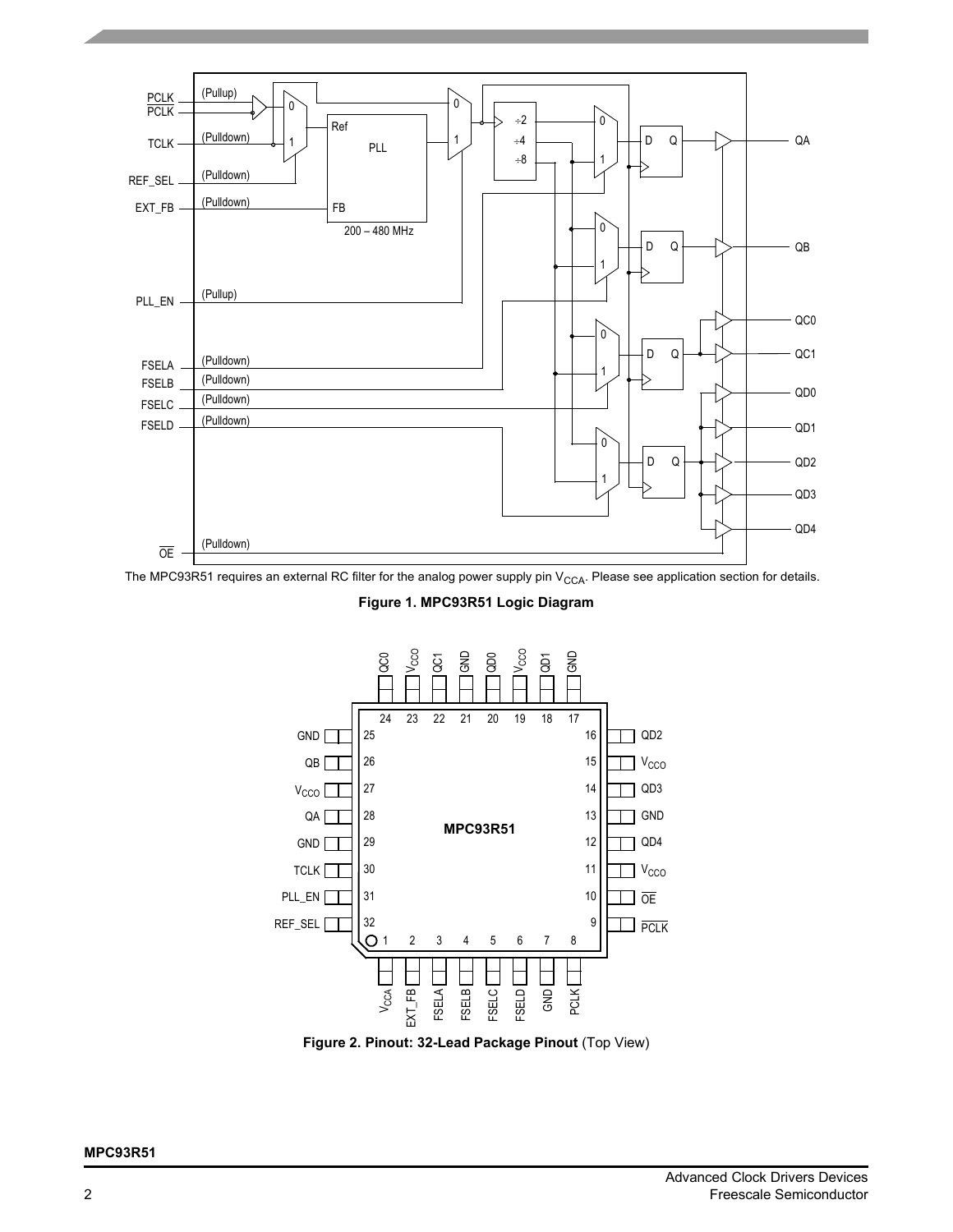# **Table 1. Pin Description**

| <b>Number</b>    | Name   | Type          | <b>Description</b>                                             |
|------------------|--------|---------------|----------------------------------------------------------------|
| PCLK, PCLK       | Input  | <b>LVPECL</b> | Differential clock reference<br>Low voltage positive ECL input |
| <b>TCLK</b>      | Input  | <b>LVCMOS</b> | Single ended reference clock signal or test clock              |
| EXT_FB           | Input  | <b>LVCMOS</b> | Feedback signal input, connect to a QA, QB, QC, QD output      |
| REF_SEL          | Input  | <b>LVCMOS</b> | Selects input reference clock                                  |
| <b>FSELA</b>     | Input  | <b>LVCMOS</b> | Output A divider selection                                     |
| <b>FSELB</b>     | Input  | <b>LVCMOS</b> | Output B divider selection                                     |
| <b>FSELC</b>     | Input  | <b>LVCMOS</b> | Outputs C divider selection                                    |
| <b>FSELD</b>     | Input  | <b>LVCMOS</b> | Outputs D divider selection                                    |
| <b>OE</b>        | Input  | <b>LVCMOS</b> | Output enable/disable                                          |
| QA               | Output | <b>LVCMOS</b> | Bank A clock output                                            |
| QB               | Output | <b>LVCMOS</b> | Bank B clock output                                            |
| QC0, QC1         | Output | <b>LVCMOS</b> | Bank C clock outputs                                           |
| $QD0 - QD4$      | Output | <b>LVCMOS</b> | Bank D clock outputs                                           |
| $V_{\text{CCA}}$ | Supply | $V_{\rm CC}$  | Positive power supply for the PLL                              |
| $V_{\rm CC}$     | Supply | $V_{\rm CC}$  | Positive power supply for I/O and core                         |
| <b>GND</b>       | Supply | Ground        | Negative power supply                                          |

### **Table 2. Function Table**

| Control      | <b>Default</b> | 0                                                                                         |                                                                              |
|--------------|----------------|-------------------------------------------------------------------------------------------|------------------------------------------------------------------------------|
| REF SEL      | 0              | Selects PCLK as reference clock                                                           | Selects TCLK as reference clock                                              |
| PLL EN       |                | Test mode with PLL disabled. The input clock is<br>directly routed to the output dividers | PLL enabled. The VCO output is routed to the<br>output dividers              |
| <b>OE</b>    | 0              | Outputs enabled                                                                           | Outputs disabled, PLL loop is open<br>VCO is forced to its minimum frequency |
| <b>FSELA</b> | $\Omega$       | $OA = VCO \div 2$                                                                         | $OA = VCO \div 4$                                                            |
| <b>FSELB</b> | 0              | $OB = VCO \div 4$                                                                         | $OB = VCO \div 8$                                                            |
| <b>FSELC</b> | $\Omega$       | $OC = VCO \div 4$                                                                         | $QC = VCO \div 8$                                                            |
| <b>FSELD</b> | 0              | $OD = VCO \div 4$                                                                         | $OD = VCO \div 8$                                                            |

# **Table 3. Absolute Maximum Ratings(1)**

| Symbol          | <b>Characteristics</b>  | Min    | Max           | Unit | <b>Condition</b> |
|-----------------|-------------------------|--------|---------------|------|------------------|
| $V_{\rm CC}$    | Supply Voltage          | $-0.3$ | 4.6           |      |                  |
| $V_{IN}$        | DC Input Voltage        | $-0.3$ | $V_{CC}$ +0.3 |      |                  |
| <b>VOUT</b>     | DC Output Voltage       | $-0.3$ | $V_{CC}$ +0.3 |      |                  |
| <sup>I</sup> IN | <b>DC Input Current</b> |        | ±20           | mA   |                  |
| <b>I</b> OUT    | DC Output Current       |        | ±50           | mA   |                  |
| $T_S$           | Storage Temperature     | -55    | 150           | °C   |                  |

1. Absolute maximum continuous ratings are those maximum values beyond which damage to the device may occur. Exposure to these conditions or conditions beyond those indicated may adversely affect device reliability. Functional operation under absolute-maximum-rated conditions is not implied.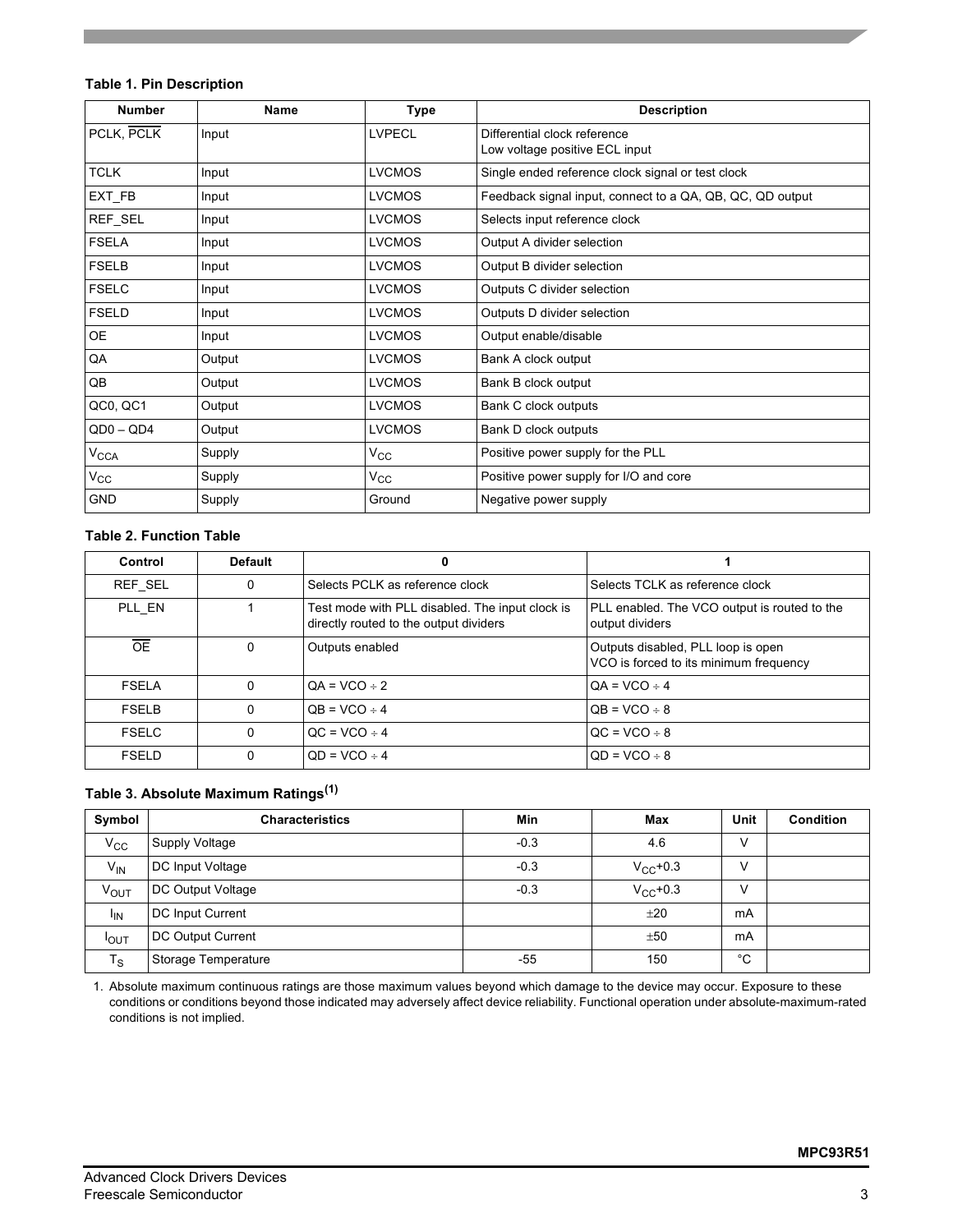# **Table 4. General Specifications**

| Symbol          | <b>Characteristics</b>            | Min  | Typ                 | Max | Unit | <b>Condition</b> |
|-----------------|-----------------------------------|------|---------------------|-----|------|------------------|
| V <sub>TT</sub> | <b>Output Termination Voltage</b> |      | $V_{\text{CC}}$ ÷ 2 |     |      |                  |
| MМ              | ESD (Machine Model)               | 200  |                     |     |      |                  |
| <b>HBM</b>      | ESD (Human Body Model)            | 2000 |                     |     |      |                  |
| LU              | Latch-Up                          | 200  |                     |     | mA   |                  |
| $C_{PD}$        | Power Dissipation Capacitance     |      | 10                  |     | рF   | Per output       |
| $C_{IN}$        |                                   |      | 4.0                 |     | рF   | Inputs           |

# **Table 5. DC Characteristics** (V<sub>CC</sub> = 3.3 V  $\pm$  5%, T<sub>A</sub> = 0° to 70°C)

| Symbol                   | <b>Characteristics</b>                   | <b>Min</b> | Typ       | <b>Max</b>         | <b>Unit</b> | <b>Condition</b>                |
|--------------------------|------------------------------------------|------------|-----------|--------------------|-------------|---------------------------------|
| $V_{\text{IH}}$          | Input High Voltage                       | 2.0        |           | $V_{\rm CC}$ + 0.3 | V           | <b>LVCMOS</b>                   |
| $V_{IL}$                 | Input Low Voltage                        |            |           | 0.8                | v           | <b>LVCMOS</b>                   |
| $V_{PP}$                 | PCLK, PCLK<br>Peak-to-Peak Input Voltage | 250        |           |                    | mV          | <b>LVPECL</b>                   |
| $V_{CMR}$ <sup>(1)</sup> | PCLK, PCLK<br>Common Mode Range          | 1.0        |           | $V_{CC}$ -0.6      | v           | <b>LVPECL</b>                   |
| $V_{OH}$                 | Output High Voltage                      | 2.4        |           |                    | V           | $I_{OH} = -24 \text{ mA}^{(2)}$ |
| $V_{OL}$                 | <b>Output Low Voltage</b>                |            |           | 0.55               | v           | $I_{OL}$ = 24 mA                |
|                          |                                          |            |           | 0.30               | v           | $I_{OL}$ = 12 mA                |
| $Z_{OUT}$                | Output Impedance                         |            | $14 - 17$ |                    | Ω           |                                 |
| $I_{IN}$                 | Input Leakage Current                    |            |           | ±150               | μA          | $V_{IN}$ = $V_{CC}$ or GND      |
| <b>I</b> CCA             | Maximum PLL Supply Current               |            | 3.0       | 5.0                | mA          | V <sub>CCA</sub> Pin            |
| $I_{CCQ}$                | Maximum Quiescent Supply Current         |            | 7.0       | 10                 | mA          | All V <sub>CC</sub> Pins        |

1.  $V_{CMR}$  (DC) is the crosspoint of the differential input signal. Functional operation is obtained when the crosspoint is within the  $V_{CMR}$  range and the input swing lies within the  $V_{PP}$  (DC) specification.

2. The MPC93R51 is capable of driving 50 Ω transmission lines on the incident edge. Each output drives one 50 Ω parallel terminated transmission line to a termination voltage of V<sub>TT</sub>. Alternatively, the device drives up to two 50 Ω series terminated transmission lines.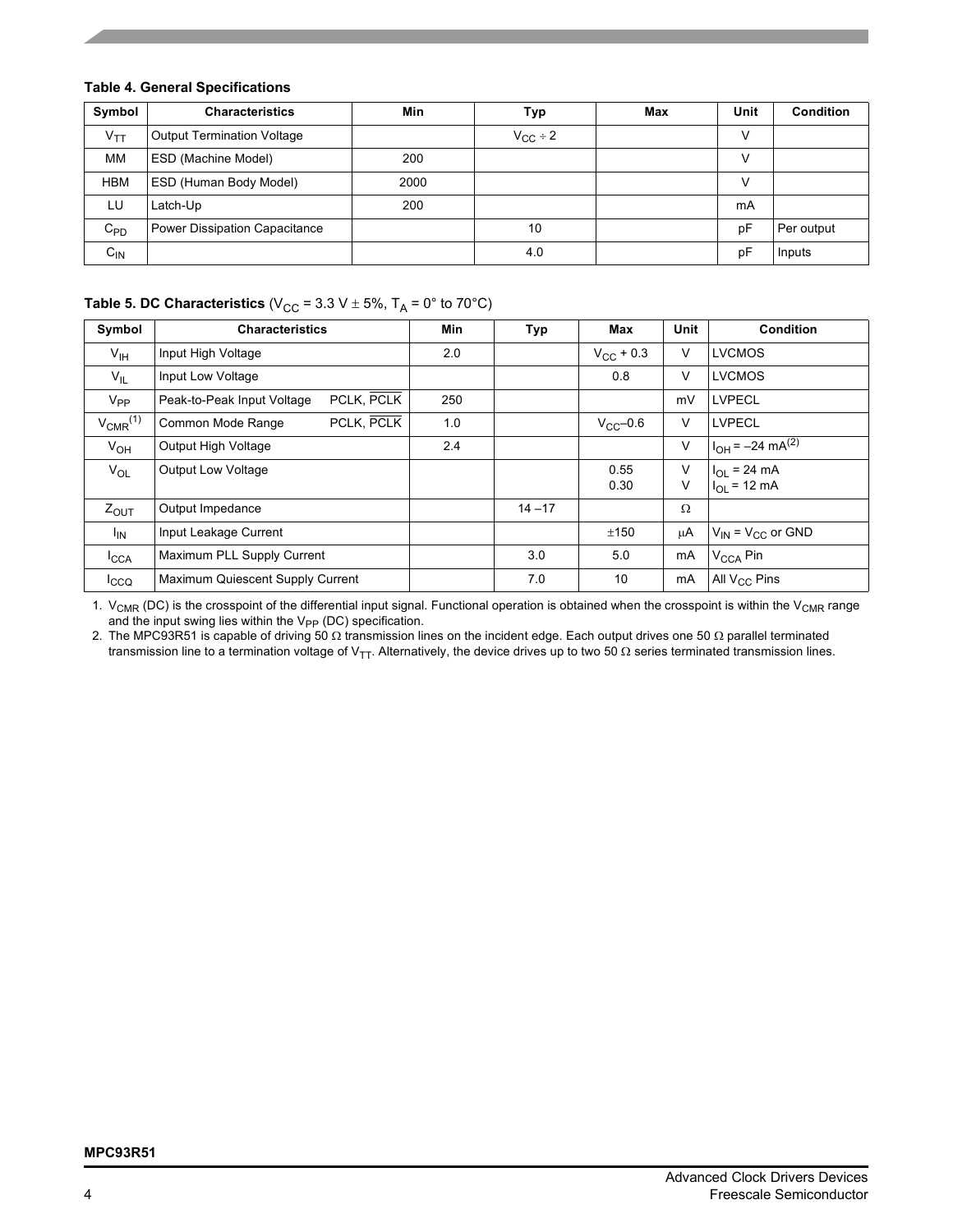| Symbol                   | <b>Characteristics</b>                                                                         | Min                  | <b>Typ</b>                 | Max                 | Unit                                   | <b>Condition</b>                               |
|--------------------------|------------------------------------------------------------------------------------------------|----------------------|----------------------------|---------------------|----------------------------------------|------------------------------------------------|
| $f_{ref}$                | Input Frequency <sup>(2)</sup><br>$\div$ 4 feedback<br>$\div$ 8 feedback<br>Static test mode   | 50<br>25<br>$\Omega$ |                            | 120<br>60<br>300    | <b>MHz</b><br><b>MHz</b><br><b>MHz</b> | PLL $EN = 1$<br>PLL $EN = 1$<br>$PLL$ $EN = 0$ |
| f <sub>VCO</sub>         | <b>VCO Frequency</b>                                                                           | 200                  |                            | 480                 | <b>MHz</b>                             |                                                |
| $f_{MAX}$                | Maximum Output Frequency <sup>2</sup><br>$\div$ 2 output<br>$\div$ 4 output<br>$\div$ 8 output | 100<br>50<br>25      |                            | 240<br>120<br>60    | <b>MHz</b><br><b>MHz</b><br><b>MHz</b> |                                                |
| $f_{refDC}$              | Reference Input Duty Cycle                                                                     | 25                   |                            | 75                  | $\%$                                   |                                                |
| $V_{PP}$                 | PCLK, PCLK<br>Peak-to-Peak Input Voltage                                                       | 500                  |                            | 1000                | mV                                     | <b>LVPECL</b>                                  |
| $V_{CMR}$ <sup>(3)</sup> | PCLK, PCLK<br>Common Mode Range                                                                | 1.2                  |                            | $V_{CC}$ -0.9       | $\vee$                                 | <b>LVPECL</b>                                  |
| $t_r, t_f^{(4)}$         | <b>TCLK Input Rise/Fall Time</b>                                                               |                      |                            | 1.0                 | ns                                     | 0.8 to 2.0 V                                   |
| $t_{(\varnothing)}$      | Propagation Delay (static phase offset)<br>TCLK to EXT FB<br>PCLK to EXT_FB                    | $-50$<br>$+25$       |                            | $+150$<br>$+325$    | ps<br>ps                               | PLL locked<br>PLL locked                       |
| $t_{\rm sk(o)}$          | Output-to-Output Skew                                                                          |                      |                            | 150                 | ps                                     |                                                |
| <b>DC</b>                | <b>Output Duty Cycle</b><br>$100 - 240$ MHz<br>$50 - 120$ MHz<br>$25 - 60$ MHz                 | 45<br>47.5<br>48.75  | 50<br>50<br>50             | 55<br>52.5<br>51.75 | $\frac{0}{0}$<br>$\%$<br>$\frac{0}{0}$ |                                                |
| $t_r$ , $t_f$            | Output Rise/Fall Time                                                                          | 0.1                  |                            | 1.0                 | ns                                     | 0.55 to 2.4 V                                  |
| t <sub>PLZ, HZ</sub>     | Output Disable Time                                                                            |                      |                            | 7.0                 | ns                                     |                                                |
| t <sub>PZL, ZH</sub>     | <b>Output Enable Time</b>                                                                      |                      |                            | 6.0                 | ns                                     |                                                |
| <b>BW</b>                | PLL closed loop bandwidth<br>$\div$ 4 feedback<br>$\div$ 8 feedback                            |                      | $3.0 - 9.5$<br>$1.2 - 2.1$ |                     | <b>MHz</b><br><b>MHz</b>               | -3 db point of<br>PLL transfer characteristic  |
| $t_{JIT(CC)}$            | Cycle-to-cycle jitter<br>$\div$ 4 feedback<br>Single Output Frequency Configuration            |                      | 10                         | 22                  | ps                                     | <b>RMS</b> value                               |
| $t_{\text{JIT(PER)}}$    | Period Jitter<br>$\div$ 4 feedback<br>Single Output Frequency Configuration                    |                      | 8.0                        | 15                  | ps                                     | RMS value                                      |
| $t_{JIT(\varnothing)}$   | I/O Phase Jitter                                                                               |                      | $4.0 - 17$                 |                     | ps                                     | <b>RMS</b> value                               |
| $t_{\text{LOCK}}$        | Maximum PLL Lock Time                                                                          |                      |                            | 1.0                 | ms                                     |                                                |

# **Table 6. AC Characteristics** ( $V_{CC}$  = 3.3 V  $\pm$  5%, T<sub>A</sub> = 0° to 70°C)<sup>(1)</sup>

1. AC characteristics apply for parallel output termination of 50  $\Omega$  to V<sub>TT.</sub>

2. The PLL will be unstable with a divide by 2 feedback rati,o

3.  $V_{CMR}$  (AC) is the crosspoint of the differential input signal. Normal AC operation is obtained when the crosspoint is within the V<sub>CMR</sub> range and the input swing lies within the V<sub>PP</sub> (AC) specification. Violation of V<sub>CMR</sub> or V<sub>PP</sub> impacts static phase offset t<sub>(∅)</sub>.

4. The MPC93R51 will operate with input rise/fall times up to 3.0 ns, but the AC characteristics, specifically t $_{(\varnothing)}$ , can only be guaranteed if t<sub>r</sub>/t<sub>f</sub> are within the specified range.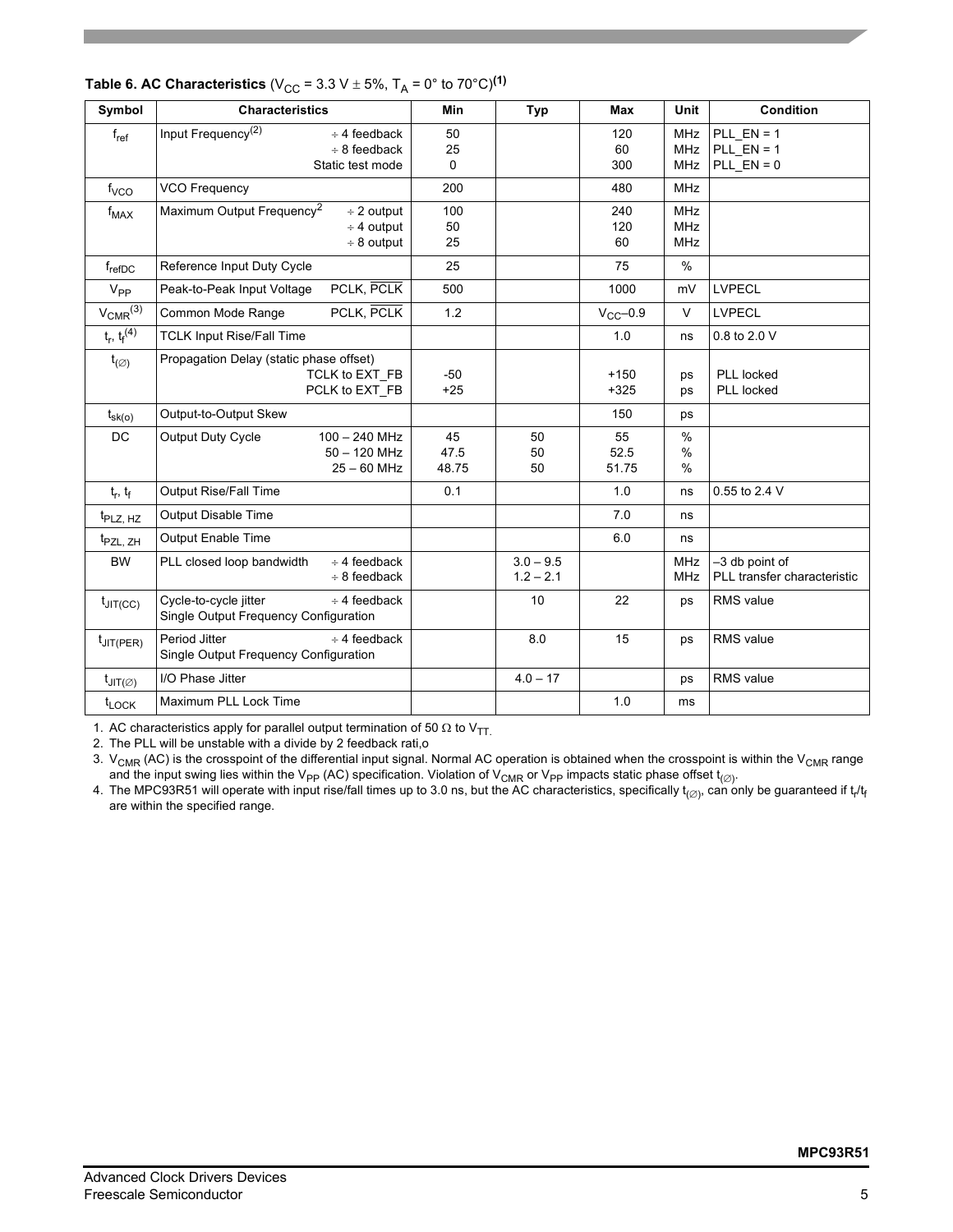# **APPLICATIONS INFORMATION**

# **Programming the MPC93R51**

The MPC93R51 clock driver outputs can be configured into several divider modes. In addition, the external feedback of the device allows for flexibility in establishing various input to output frequency relationships. The output divider of the four output groups allows the user to configure the outputs into 1:1, 2:1, 4:1 and 4:2:1 frequency ratios. The use of even dividers ensure that the output duty cycle is always 50%. [Table 7](#page-5-0) illustrates the various output configurations. The table describes the outputs using the input clock frequency CLK as a reference.

The output division settings establish the output relationship. In addition, it must be ensured that the VCO will be stable given the frequency of the outputs desired. The feedback frequency should be used to situate the VCO into a frequency range in which the PLL will be stable. The design of the PLL supports output frequencies from 25 MHz to 240 MHz while the VCO frequency range is specified from 200 MHz to 480 MHz and should not be exceeded for stable operation.

<span id="page-5-0"></span>

|  | Table 7. Output Frequency Relationship <sup>(1)</sup> for an Example Configuration |  |  |
|--|------------------------------------------------------------------------------------|--|--|
|  |                                                                                    |  |  |

|              |              | <b>Inputs</b> |              |            | <b>Outputs</b> |            |              |
|--------------|--------------|---------------|--------------|------------|----------------|------------|--------------|
| <b>FSELA</b> | <b>FSELB</b> | <b>FSELC</b>  | <b>FSELD</b> | QA         | QB             | QC         | QD           |
| $\mathbf 0$  | 0            | $\mathbf 0$   | $\mathbf 0$  | $2 * CLK$  | <b>CLK</b>     | <b>CLK</b> | <b>CLK</b>   |
| $\mathbf 0$  | 0            | $\mathbf 0$   | $\mathbf{1}$ | $2 * CLK$  | <b>CLK</b>     | <b>CLK</b> | $CLK \div 2$ |
| $\mathbf 0$  | $\mathbf 0$  | 1             | $\mathbf 0$  | 4 * CLK    | $2 * CLK$      | <b>CLK</b> | $2*$ CLK     |
| 0            | 0            | 1             | 1            | 4 * CLK    | $2 * CLK$      | <b>CLK</b> | <b>CLK</b>   |
| 0            | 1            | $\mathbf 0$   | 0            | $2 * CLK$  | $CLK \div 2$   | <b>CLK</b> | <b>CLK</b>   |
| $\mathbf 0$  | 1            | $\mathbf 0$   | $\mathbf{1}$ | $2 * CLK$  | $CLK \div 2$   | <b>CLK</b> | $CLK \div 2$ |
| 0            | 1            | 1             | 0            | $4 * CLK$  | <b>CLK</b>     | <b>CLK</b> | $2 * CLK$    |
| 0            | $\mathbf{1}$ | 1             | $\mathbf{1}$ | 4 * CLK    | <b>CLK</b>     | <b>CLK</b> | <b>CLK</b>   |
| $\mathbf{1}$ | 0            | $\mathbf 0$   | 0            | <b>CLK</b> | <b>CLK</b>     | <b>CLK</b> | <b>CLK</b>   |
| $\mathbf{1}$ | $\Omega$     | $\Omega$      | $\mathbf{1}$ | <b>CLK</b> | <b>CLK</b>     | <b>CLK</b> | $CLK \div 2$ |
| $\mathbf{1}$ | $\mathbf 0$  | $\mathbf{1}$  | $\mathbf 0$  | $2 * CLK$  | $2 * CLK$      | <b>CLK</b> | $2 * CLK$    |
| $\mathbf{1}$ | $\mathbf 0$  | 1             | $\mathbf{1}$ | $2 * CLK$  | $2 * CLK$      | <b>CLK</b> | <b>CLK</b>   |
| $\mathbf{1}$ | 1            | $\mathbf 0$   | $\mathbf 0$  | <b>CLK</b> | $CLK \div 2$   | <b>CLK</b> | <b>CLK</b>   |
| $\mathbf{1}$ |              | $\mathbf 0$   | $\mathbf{1}$ | <b>CLK</b> | $CLK \div 2$   | <b>CLK</b> | $CLK \div 2$ |
| $\mathbf{1}$ | 1            | 1             | 0            | $2 * CLK$  | <b>CLK</b>     | <b>CLK</b> | $2 * CLK$    |
| $\mathbf{1}$ | 1            | 1             | $\mathbf{1}$ | $2 * CLK$  | <b>CLK</b>     | <b>CLK</b> | <b>CLK</b>   |

1. Output frequency relationship with respect to input reference frequency CLK. QC1 is connected to EXT\_FB.

#### **Using the MPC93R51 in Zero-Delay Applications**

Nested clock trees are typical applications for the MPC93R51. For these applications the MPC93R51 offers a differential LVPECL clock input pair as a PLL reference. This allows for the use of differential LVPECL primary clock distribution devices such as the Freescale MC100EP111 or MC10EP222, taking advantage of its superior low-skew performance. Clock trees using LVPECL for clock distribution and the MPC93R51 as LVCMOS PLL fanout buffer with zero insertion delay will show significantly lower clock skew than clock distributions developed from CMOS fanout buffers.

The external feedback option of the MPC93R51 PLL allows for its use as a zero delay buffer. The PLL aligns the feedback clock output edge with the clock input reference edge and virtually eliminates the propagation delay through the device.

The remaining insertion delay (skew error) of the MPC93R51 in zero-delay applications is measured between the reference clock input and any output. This effective delay consists of the static phase offset (SPO or  $t_{(\emptyset)}$ ), I/O jitter

 $(t_{\text{JIT}(\emptyset)}$ , phase or long-term jitter), feedback path delay and the output-to-output skew ( $t_{SK(O)}$  relative to the feedback output.



**(Feedback of QD4)**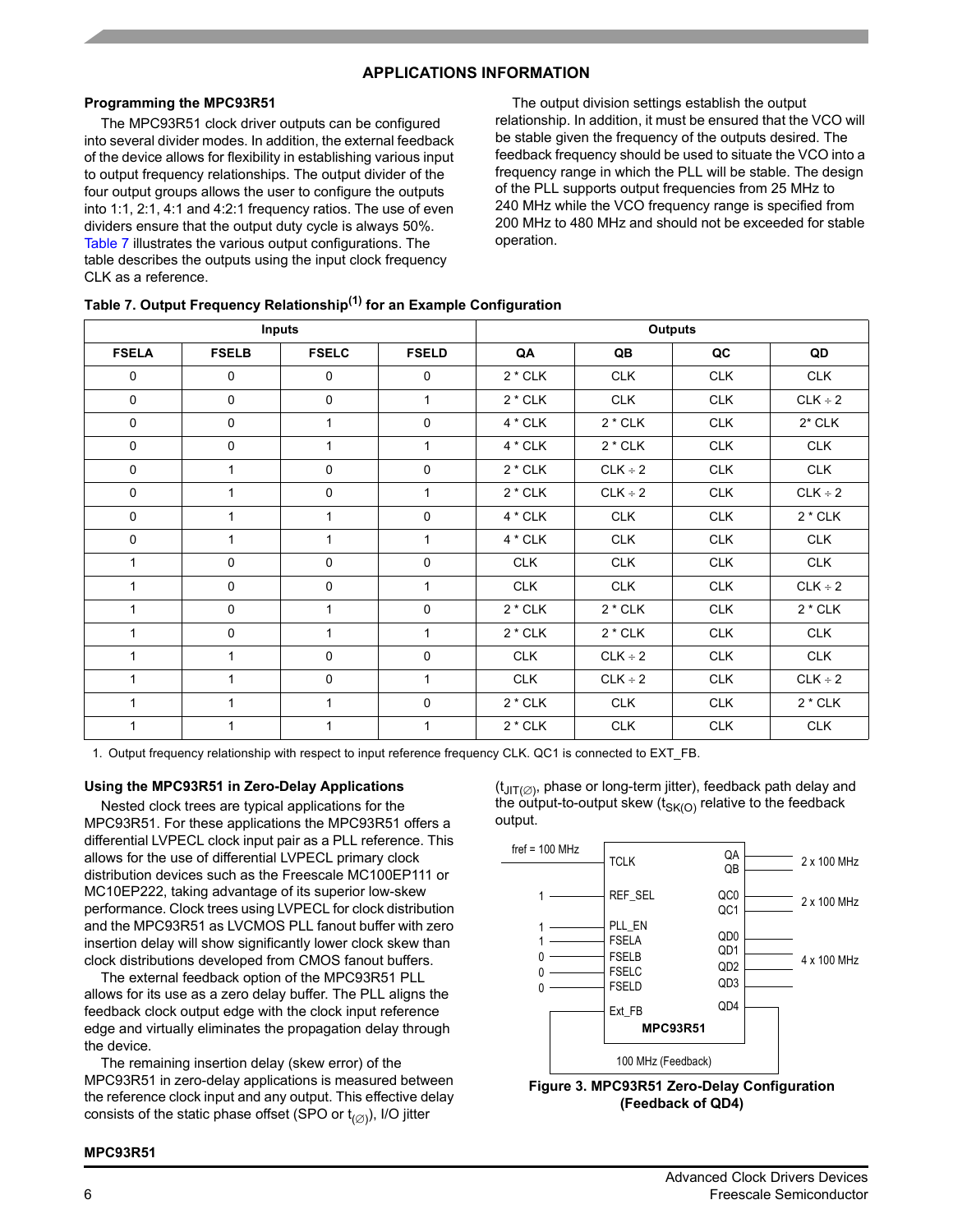#### **Calculation of Part-to-Part Skew**

The MPC93R51 zero delay buffer supports applications where critical clock signal timing can be maintained across several devices. If the reference clock inputs (TCLK or PCLK) of two or more MPC93R51 are connected together, the maximum overall timing uncertainty from the common TCLK input to any output is:

 $t_{SK(PP)} = t_{(Ø)} + t_{SK(O)} + t_{PD}$ , LINE(FB) +  $t_{JIT(Ø)}$  · CF

This maximum timing uncertainty consists of 4 components: static phase offset, output skew, feedback board trace delay and I/O (phase) jitter.



**Figure 4. MPC93R51 Max. Device-to-Device Skew**

Due to the statistical nature of I/O jitter, a RMS value (1  $\sigma$ ) is specified. I/O jitter numbers for other confidence factors (CF) can be derived from [Table 8](#page-6-0).

<span id="page-6-0"></span>

|  |  | Table 8. Confidence Factor CF |  |  |
|--|--|-------------------------------|--|--|
|--|--|-------------------------------|--|--|

| СF            | Probability of clock edge within the distribution |
|---------------|---------------------------------------------------|
| $\pm 1\sigma$ | 0.68268948                                        |
| $+2\sigma$    | 0.95449988                                        |
| $\pm 3\sigma$ | 0.99730007                                        |
| $+4\sigma$    | 0.99993663                                        |
| $\pm 5\sigma$ | 0.99999943                                        |
| $\pm 6\sigma$ | 0.99999999                                        |

The feedback trace delay is determined by the board layout and can be used to fine-tune the effective delay through each device. In the following example calculation, an I/O jitter confidence factor of 99.7%  $(\pm 3\sigma)$  is assumed, resulting in a worst case timing uncertainty from input to any output of  $-251$  ps to 351 ps relative to TCLK (V<sub>CC</sub> = 3.3 V and  $f_{VCO}$  = 400 MHz):

$$
t_{SK(PP)} = [-50ps...150ps] + [-150ps...150ps] +
$$
  
[(17ps -3)...(17ps 3)] + t<sub>PD, LINE(FB)</sub>

 $t_{SK(PP)} = [-251ps...351ps] + t_{PD, LINE(FB)}$ 

Above equation uses the maximum I/O jitter number shown in the AC characteristic table for  $V_{CC}$  = 3.3 V (17 ps RMS). I/O jitter is frequency dependent with a maximum at the lowest VCO frequency (200 MHz for the MPC93R51). Applications using a higher VCO frequency exhibit less I/O jitter than the AC characteristic limit. The I/O jitter characteristics in [Figure 5](#page-6-1) can be used to derive a smaller I/O jitter number at the specific VCO frequency, resulting in tighter timing limits in zero-delay mode and for part-to-part skew  $t_{SK(PP)}$ .



<span id="page-6-1"></span>**Figure 5. Max. I/O Jitter (RMS) Versus Frequency for**  $V_{CC}$  **= 3.3 V** 

### **Power Supply Filtering**

The MPC93R51 is a mixed analog/digital product. Its analog circuitry is naturally susceptible to random noise, especially if this noise is seen on the power supply pins. Noise on the  $V_{CCA}$  (PLL) power supply impacts the device characteristics, for instance, I/O jitter. The MPC93R51 provides separate power supplies for the output buffers  $(V_{CC})$ and the phase-locked loop ( $V_{\text{CCA}}$ ) of the device. The purpose of this design technique is to isolate the high switching noise digital outputs from the relatively sensitive internal analog phase-locked loop. In a digital system environment where it is more difficult to minimize noise on the power supplies, a second level of isolation may be required. The simple but effective form of isolation is a power supply filter on the  $V_{\text{CCA}}$ pin for the MPC93R51.

[Figure 6](#page-7-0) illustrates a typical power supply filter scheme. The MPC93R51 frequency and phase stability is most susceptible to noise with spectral content in the 100 kHz to 20 MHz range; therefore, the filter should be designed to target this range. The key parameter that needs to be met in the final filter design is the DC voltage drop across the series filter resistor  $R_F$ . From the data sheet, the  $I_{CCA}$  current (the current sourced through the  $V_{\text{CCA}}$  pin) is typically 3 mA (5 mA maximum), assuming that a minimum of 3.0 V must be maintained on the  $V_{CCA}$  pin. The resistor  $R_F$  shown in [Figure 6](#page-7-0) must have a resistance of 5-15  $\Omega$  to meet the voltage drop criteria.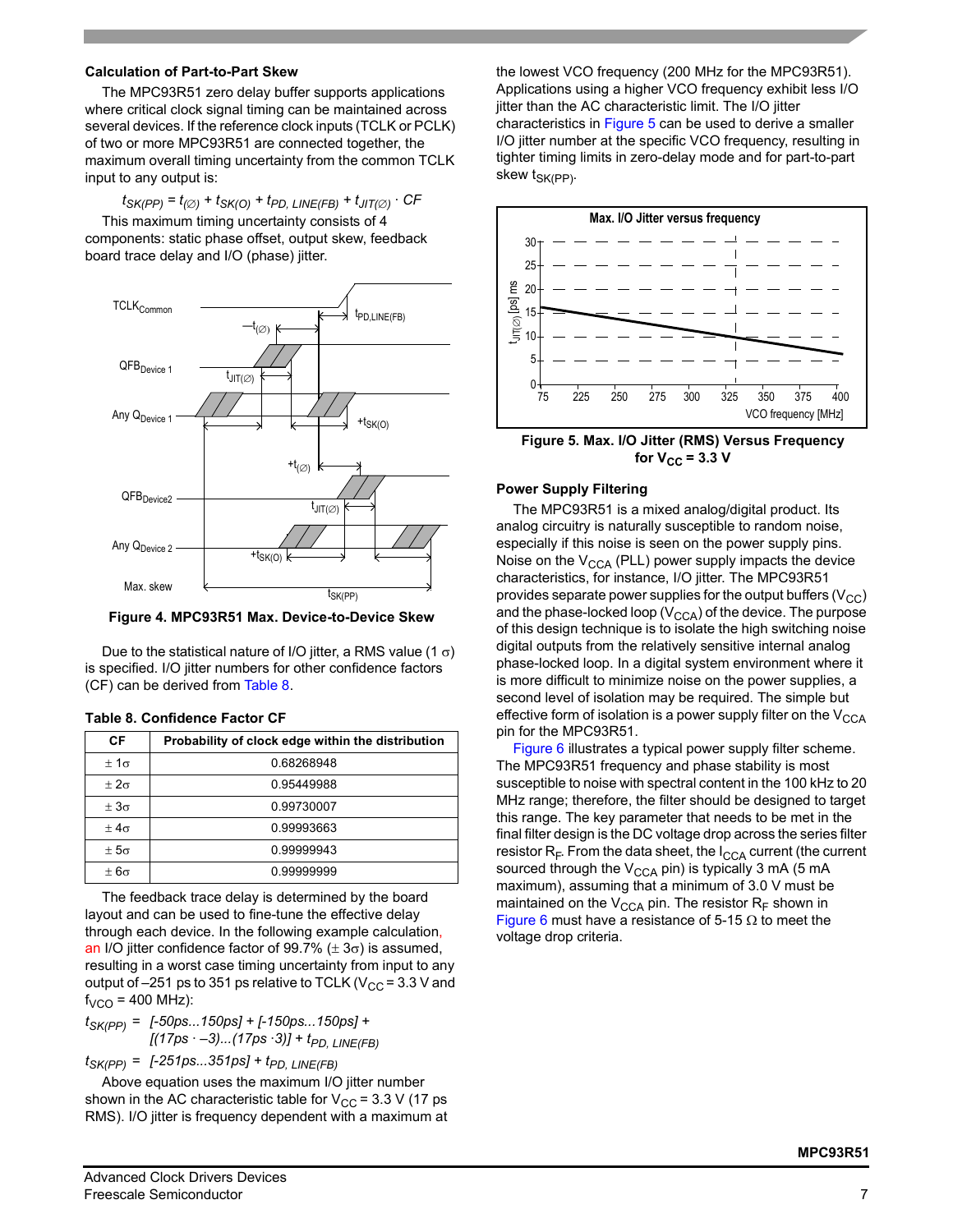

**Figure 6. V<sub>CCA</sub> Power Supply Filter** 

<span id="page-7-0"></span>As the noise frequency crosses the series resonant point of an individual capacitor, its overall impedance begins to look inductive, and thus, increases with increasing frequency. The parallel capacitor combination shown ensures that a low impedance path to ground exists for frequencies well above the bandwidth of the PLL. Although the MPC93R51 has several design features to minimize the susceptibility to power supply noise (isolated power and grounds and fully differential PLL), there still may be applications in which overall performance is being degraded due to system power supply noise. The power supply filter schemes discussed in this section should be adequate to eliminate power supply noise related problems in most designs.

#### **Driving Transmission Lines**

The MPC93R51 clock driver was designed to drive high speed signals in a terminated transmission line environment. To provide the optimum flexibility to the user, the output drivers were designed to exhibit the lowest impedance possible. With an output impedance of less than 20  $\Omega$ , the drivers can drive either parallel or series terminated transmission lines. For more information on transmission lines the reader is referred to Freescale application note AN1091. In most high performance clock networks, point-to-point distribution of signals is the method of choice. In a point-to-point scheme, either series terminated or parallel terminated transmission lines can be used. The parallel technique terminates the signal at the end of the line with a 50  $\Omega$  resistance to V<sub>CC</sub>÷2.

This technique draws a fairly high level of DC current and thus only a single terminated line can be driven by each output of the MPC93R51 clock driver. For the series terminated case, however, there is no DC current draw, thus the outputs can drive multiple series terminated lines. [Figure 7](#page-7-1) illustrates an output driving a single series terminated line versus two series terminated lines in parallel. When taken to its extreme the fanout of the MPC93R51 clock driver is effectively doubled due to its capability to drive multiple lines.



<span id="page-7-1"></span>

The waveform plots in [Figure 8](#page-8-0) show the simulation results of an output driving a single line versus two lines. In both cases, the drive capability of the MPC93R51 output buffer is more than sufficient to drive 50  $\Omega$  transmission lines on the incident edge. Note from the delay measurements in the simulations, a delta of only 43 ps exists between the two differently loaded outputs. This suggests that the dual line driving need not be used exclusively to maintain the tight output-to-output skew of the MPC93R51. The output waveform in [Figure 8](#page-8-0) shows a step in the waveform. This step is caused by the impedance mismatch seen looking into the driver. The parallel combination of the 36  $\Omega$  series resistor, plus the output impedance, does not match the parallel combination of the line impedances. The voltage wave launched down the two lines will equal:

$$
VL = VS (Z0 ÷ (RS+R0+Z0))
$$
  
Z<sub>0</sub> = 50 Ω || 50 Ω  
R<sub>S</sub> = 36 Ω || 36 Ω  
R<sub>0</sub> = 14 Ω  
N<sub>L</sub> = 3.0 (25 ÷ (18+17+25)  
= 1.31 V

At the load end the voltage will double, due to the near unity reflection coefficient, to 2.6 V. It will then increment towards the quiescent 3.0 V in steps separated by one round trip delay (in this case 4.0 ns).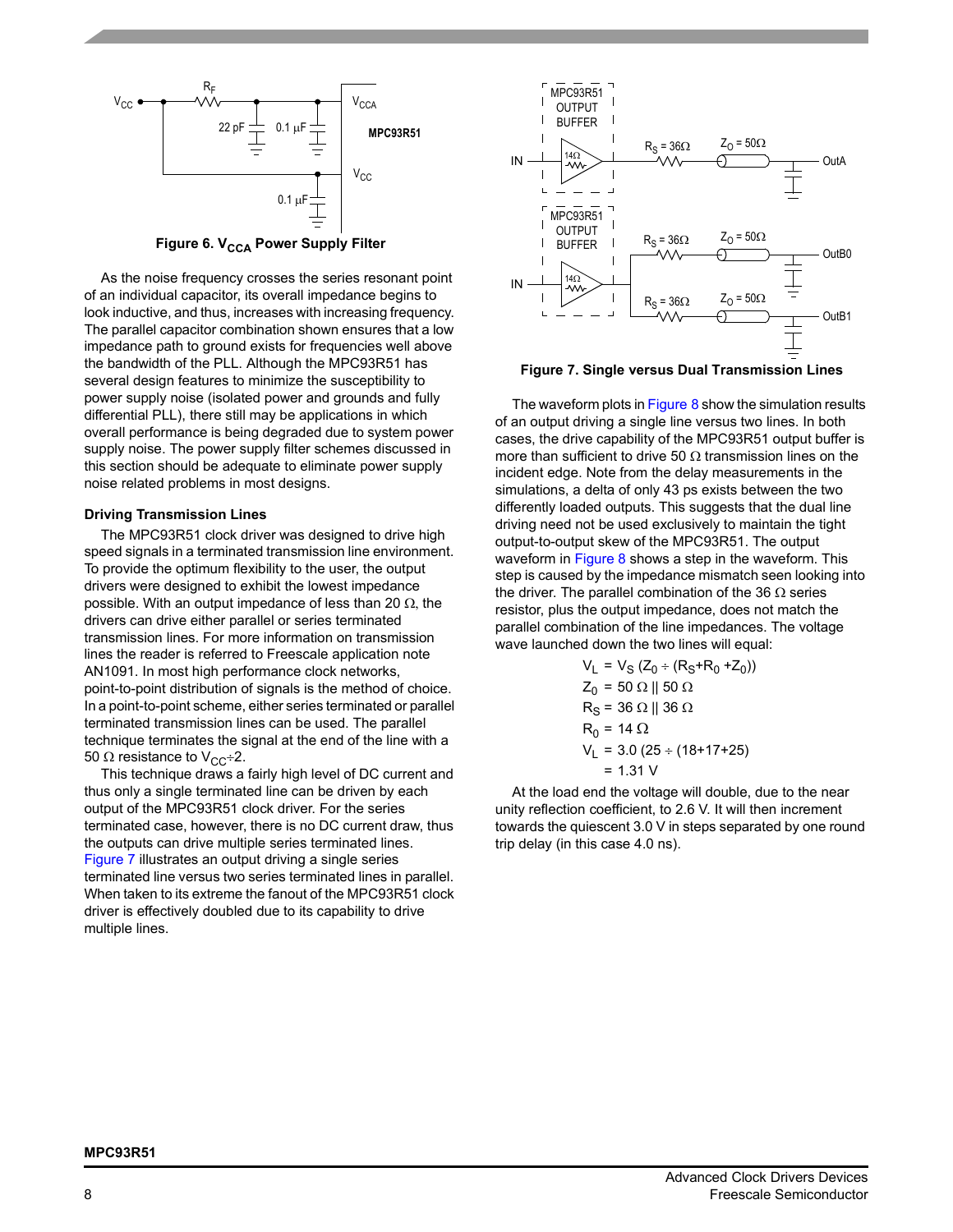

Since this step is well above the threshold region it will not cause any false clock triggering; however, designers may be uncomfortable with unwanted reflections on the line. To better match the impedances when driving multiple lines, the situation in [Figure 9](#page-8-1) should be used. In this case, the series

terminating resistors are reduced such that when the parallel combination is added to the output buffer impedance, the line impedance is perfectly matched.



<span id="page-8-1"></span>**Figure 9. Optimized Dual Line Termination**

<span id="page-8-0"></span>

Figure 10. TCLK MPC93R51 AC Test Reference for V<sub>CC</sub> = 3.3 V



**Figure 11. PCLK MPC9R351 AC Test Reference**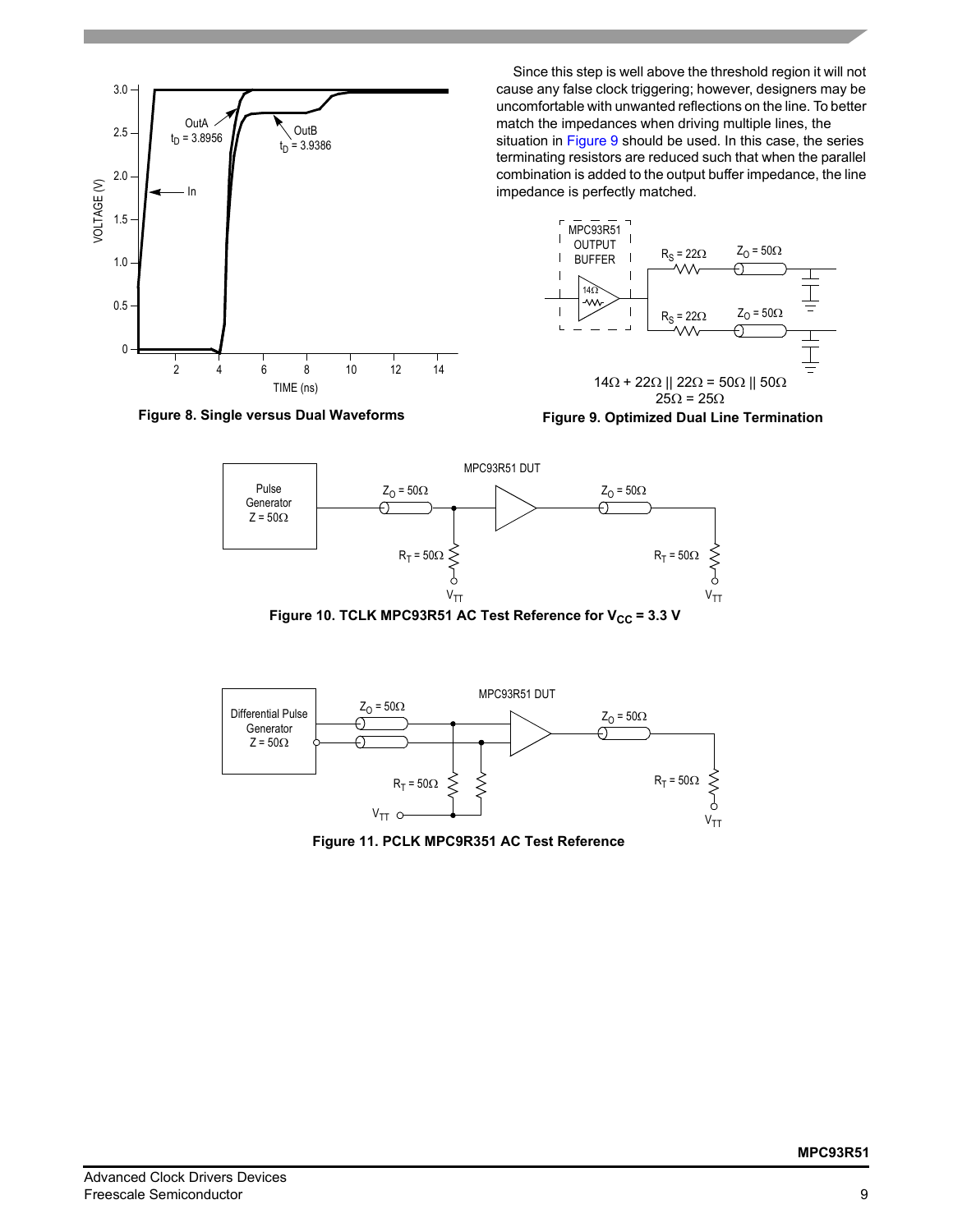





The time from the PLL controlled edge to the non controlled edge, divided by the time between PLL controlled edges, expressed as a percentage.



The variation in cycle time of a signal between adjacent cycles, over a random sample of adjacent cycle pairs.

#### **Figure 16. Cycle-to-Cycle Jitter**



The deviation in  $t_0$  for a controlled edge with respect to a  $t_0$  mean in a random sample of cycles.





Figure 13. Propagation Delay (t<sub>PD</sub>) Test Reference



The pin-to-pin skew is defined as the worst case difference in propagation delay between any similar delay path within a single device.

### Figure 14. Output Duty Cycle (DC) Figure 15. Output-to-Output Skew t<sub>SK(O)</sub>



The deviation in cycle time of a signal with respect to the ideal period over a random sample of cycles.

#### **Figure 17. Period Jitter**



Figure 18. I/O Jitter **Figure 19. Transition Time Test Reference** 

#### **MPC93R51**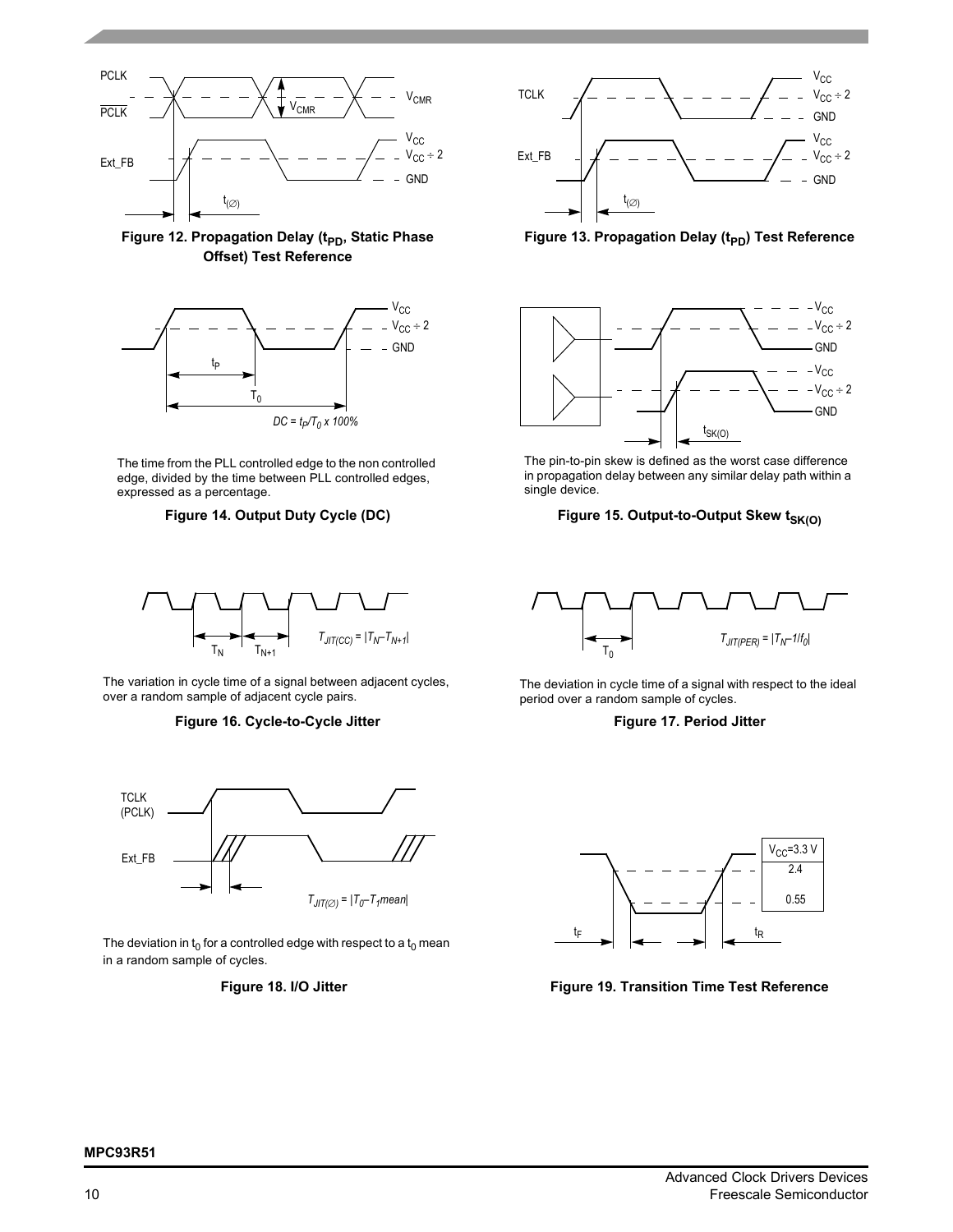# **PACKAGE DIMENSIONS**



**CASE 873A-03 ISSUE B 32-LEAD LQFP PACKAGE** **F**